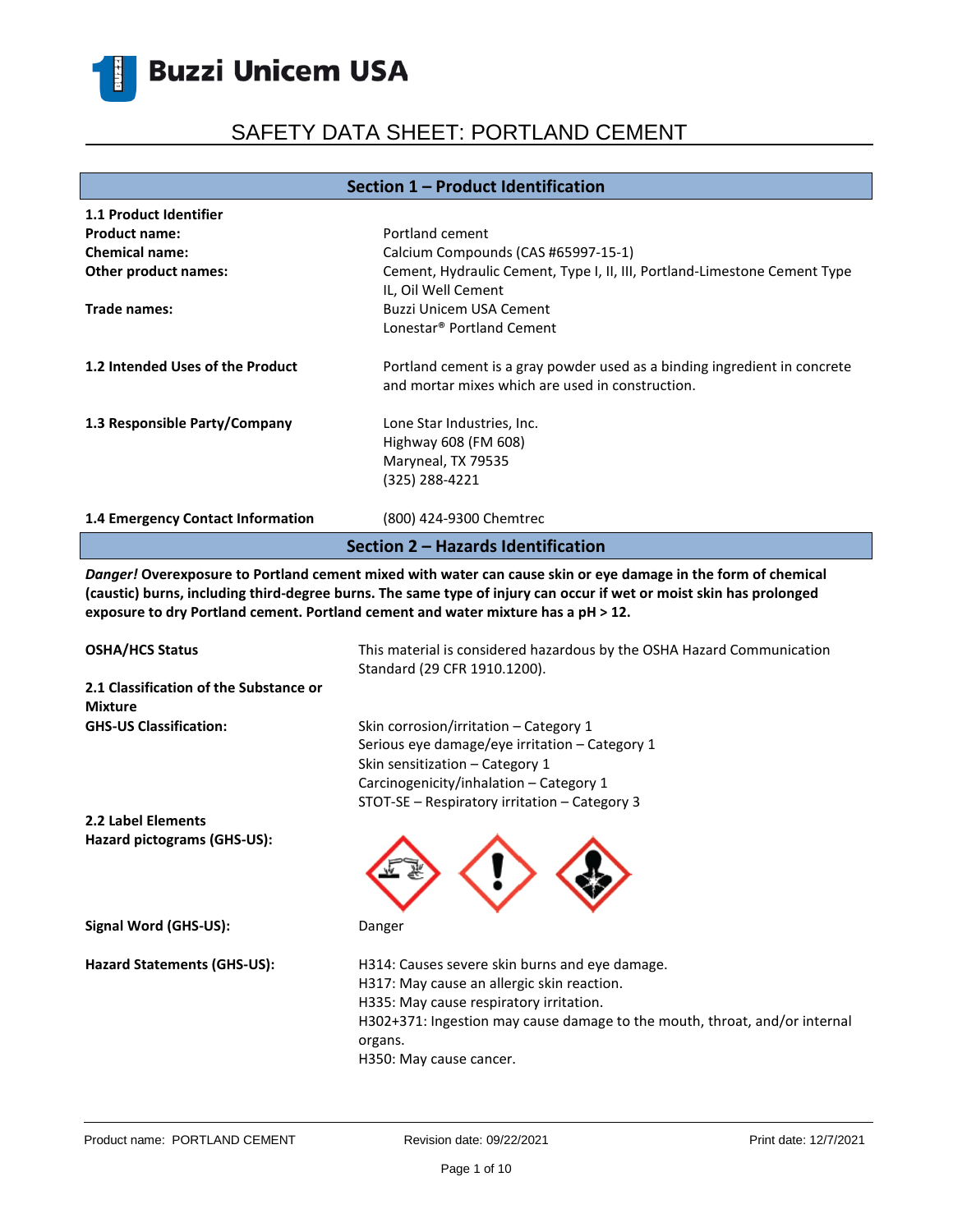

| <b>Precautionary Statements (GHS-US):</b> | P102: Keep out of reach of children.<br>P202: Do not handle until all safety precautions have been read and<br>understood.<br>P260: Do not breathe dusts.<br>P262: Do not get in eyes, on skin, or on clothing.<br>P264: Wash hands thoroughly after using this product.<br>P270: Do not eat, drink, or smoke while using this product.                                                                                  |
|-------------------------------------------|--------------------------------------------------------------------------------------------------------------------------------------------------------------------------------------------------------------------------------------------------------------------------------------------------------------------------------------------------------------------------------------------------------------------------|
|                                           | P304+310+312+340: If inhaled: remove person to fresh air and keep<br>comfortable for breathing. Immediately call a poison control center or a<br>physician.<br>P305+351+388: If in eyes: Rinse cautiously with water for 20 minutes. Remove                                                                                                                                                                              |
|                                           | contact lenses if present and easy to do. Continue rinsing. Get medical<br>attention.<br>P302+361+353: If on skin: Take off immediately all contaminated clothing and<br>rinse skin with water. Wash contaminated clothing before reuse.<br>P332+313: If skin irritation occurs, get medical attention.<br>P301+330+331+312: If swallowed: Rinse mouth. Do not induce vomiting.<br>Contact a poison center or physician. |
|                                           | P403+233: Store in a well-ventilated area with container tightly closed.<br>P401: If stored in bulk, keep area secure.<br>P401: Material stockpiled in bulk or in silage may present an engulfment<br>hazard. Personnel should not enter bulk storage areas unless they have been<br>trained in the hazards of entering and working in such areas.                                                                       |
| 2.3 Other hazards                         | Exposure to Portland cement mixed with water can cause skin or eye damage<br>in the form of chemical (caustic) burns, including third-degree burns. The same<br>type of injury can occur if wet or moist skin has prolonged exposure to dry<br>Portland cement. Portland cement and water mixture has a pH > 12.                                                                                                         |
| 2.4 Unknown Acute Toxicity                | No data available.                                                                                                                                                                                                                                                                                                                                                                                                       |

**Section 3 – Composition/Information on Ingredients**

### **3.1 Substance**

Not applicable.

#### **3.2 Mixture**

Portland cement is a mixture of materials consisting of calcium silicates and calcium aluminates, calcium carbonate, crystalline silica and other additives.

| Ingredient/component                      | CAS No.    | Concentration percent wt. |
|-------------------------------------------|------------|---------------------------|
| Portland cement (containing)              | 65997-15-1 | 80-100                    |
| -Tri Calcium Silicate, 3CaO.SiO2          | 12168-85-3 | 55-70                     |
| -Di Calcium Silicate, 2CaO.SiO2           | 10034-77-2 | $5 - 15$                  |
| -Tri Calcium Aluminate, 3CaO.Al2O3        | 12042-78-3 | $2 - 5$                   |
| -Calcium Aluminoferrite, a solid solution | 12068-35-8 | 10-15                     |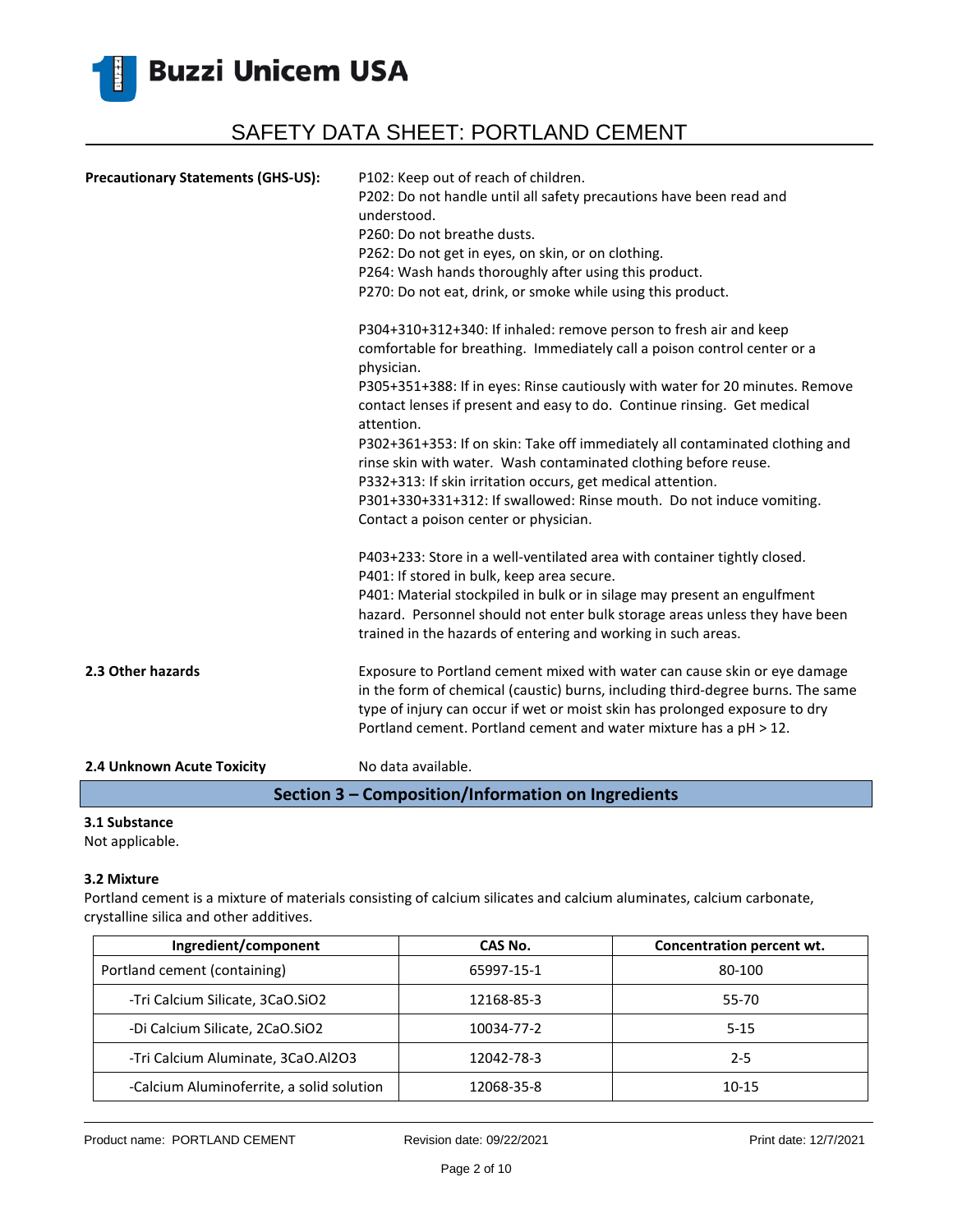

# SAFETY DATA SHEET: PORTLAND CEMENT

| Calcium sulfate (gypsum) CaSO4-2H2O | 13397-24-5 | $1.5 - 5$   |
|-------------------------------------|------------|-------------|
| Calcium carbonate (limestone) CaCO3 | 1317-65-3  | $5-10$      |
| Crystalline silica (quartz)         | 14808-60-7 | $0.4 - 1.0$ |

### **Composition comments**

Portland cement may also contain small amounts of calcium oxide (a.k.a. quicklime) (CaO), magnesium oxide (MgO), sodium sulfate (Na2SO4), and potassium sulfate (K2SO4). Since Portland cement is manufactured from materials mined from the earth (limestone, shale, sand, gypsum), and process heat is provided by burning fuels derived from the earth, trace but detectable amounts of naturally occurring metals, and possibly harmful elements may be found during chemical analysis. Mercury and lead were not found to be present at or above detection levels. Cements subject to ASTM C150 Standards may contain up to 1.50% insoluble residue. More than 0.1% of these residues may be free crystalline silica, a substance listed as a carcinogen by NTP, OSHA, ACGIH and/or IARC.

Portland cement is not listed as a carcinogen by NTP, OSHA, ACGIH or IARC. However it may contain trace amounts (<0.1%) of substances listed as a carcinogen by NTP, OSHA, ACGIH and/or IARC: chromium VI compounds (hexavalent chromium), nickel or lead.

| <b>SECTION 4 - First Aid Measures</b>                      |                                                                                                                                                                                                                                                                                                                              |  |
|------------------------------------------------------------|------------------------------------------------------------------------------------------------------------------------------------------------------------------------------------------------------------------------------------------------------------------------------------------------------------------------------|--|
| 4.1 Description of First Aid Measures                      |                                                                                                                                                                                                                                                                                                                              |  |
| Eye contact:                                               | Immediately flush eyes with plenty of water, occasionally lifting the upper<br>and lower eyelids. Check for and remove any contact lenses. Continue to<br>rinse for at least 20 minutes. Get medical attention immediately. Call a<br>poison center or physician. Chemical burns must be treated promptly by a<br>physician. |  |
| <b>Skin contact:</b>                                       | Take off immediately all contaminated clothing and rinse skin with plenty<br>of water. Wash contaminated clothing before reuse. If skin irritation<br>occurs, get medical attention.                                                                                                                                         |  |
| Inhalation:                                                | If breathing is difficult, remove person to fresh air and keep comfortable<br>for breathing. Immediately call a poison control center or a physician.                                                                                                                                                                        |  |
| Ingestion:                                                 | Do not induce vomiting. If subject is conscious, rinse the mouth with water<br>to remove any material and drink plenty of water to dilute any swallowed<br>material. Do not give drink or attempt to force water to an unconscious<br>person. Contact a poison center or physician.                                          |  |
| 4.2 Most Important Symptoms and Effects, Acute and Delayed |                                                                                                                                                                                                                                                                                                                              |  |
| Eye contact:                                               | Causes serious eye irritation and may scratch eye surface due to particle<br>abrasion. May cause chemical burns resulting in corneal damage.                                                                                                                                                                                 |  |
| <b>Skin contact:</b>                                       | Causes severe skin burns. Symptoms may include redness, pain, blisters.<br>Do not allow product to harden around any body part or allow continuous,<br>prolonged contact with skin. May cause sensitization by skin contact.                                                                                                 |  |
| Inhalation:                                                | May irritate nose and throat if dust is inhaled. Prolonged or repeated<br>inhalation of respirable dust may lead to respiratory tract or lung damage.                                                                                                                                                                        |  |
| Ingestion:                                                 | May cause irritation and burns of mouth, throat, stomach and digestive<br>tract if swallowed. May cause nausea or vomiting.                                                                                                                                                                                                  |  |

### **4.3 Recommendations for Immediate Medical Care or Special Treatment**

Seek immediate medical attention for inhalation of large quantities of dust or exposure of wet material over large areas of skin. Seek immediate medical attention if material comes into contact with eyes and cannot be immediately removed.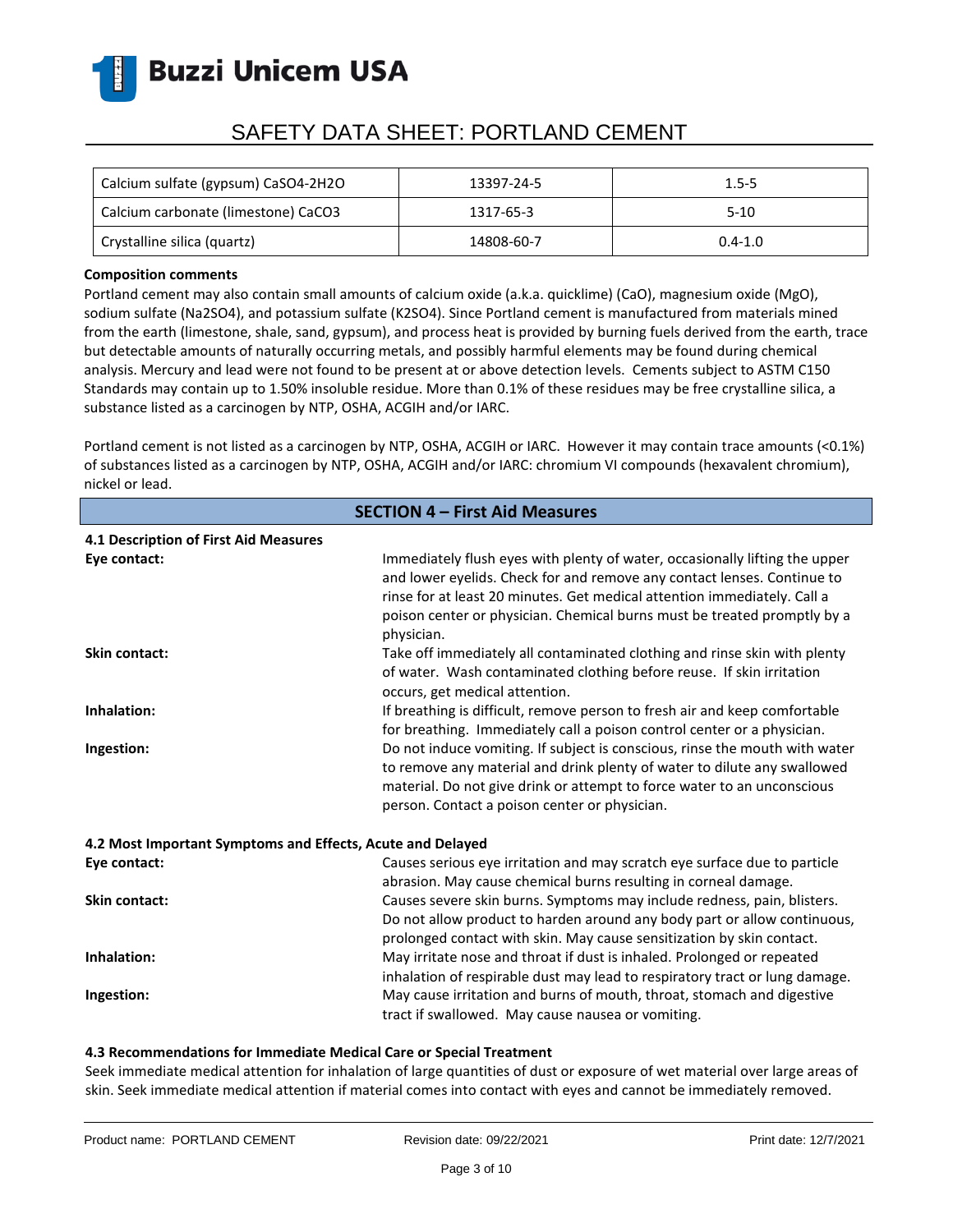

### **SECTION 5 – Fire-Fighting Measures**

| 5.1 Extinguishing Media         |                                                         |
|---------------------------------|---------------------------------------------------------|
| Suitable extinguishing media:   | Use media appropriate for surrounding fire.             |
| Unsuitable extinguishing media: | Do not use water jet or water-based fire extinguishers. |

#### **5.2 Special Hazards Arising from the Substance or Mixture**

**Fire hazard: Product does not burn however its packaging may.** Product does not burn however its packaging may.

#### **5.3 Advice for Fire Fighters**

Move containers from fire area if this can be done without risk. Use water spray to keep fire-exposed containers cool. Keep upwind of fire. Wear full firefighting turn-out gear (full Bunker gear) and respiratory protection (SCBA). **Hazardous decomposition products:** Decomposition products may include the following materials: carbon dioxide, carbon monoxide, sulfur oxides and metal oxide/oxides.

### **SECTION 6 – Accidental Release Measures**

| 6.1 Personal Precautions, Protective Equipment, and Emergency Procedures |                                                                                                                                                                                                                                                                                    |  |
|--------------------------------------------------------------------------|------------------------------------------------------------------------------------------------------------------------------------------------------------------------------------------------------------------------------------------------------------------------------------|--|
| <b>General measures:</b>                                                 | Avoid creating dust. Use personal protection recommended in Section 8.<br>Isolate the hazard area and deny entry to unnecessary and unprotected<br>personnel. Avoid contact with skin and eyes.                                                                                    |  |
| <b>6.2 Environmental Precautions</b>                                     | Avoid dispersal of spilled material and runoff and contact with soil,<br>waterways, drains and sewers. Inform the relevant authorities if the product<br>has entered the environment, including waterways, soil or air. Materials can<br>enter waterways through drainage systems. |  |
| 6.3 Methods and Material for Containment and Cleaning Up                 |                                                                                                                                                                                                                                                                                    |  |
| For containment:                                                         | Barricade material to prevent additional spillage.                                                                                                                                                                                                                                 |  |
| <b>Cleanup methods:</b>                                                  | Scoop or vacuum up spilled material while avoiding dust creation. Do not dry                                                                                                                                                                                                       |  |
|                                                                          | sweep. Vacuum dust with equipment fitted with a HEPA filter and place in a                                                                                                                                                                                                         |  |
|                                                                          | closed, labeled waste container. Scoop up wet material and place in                                                                                                                                                                                                                |  |
|                                                                          | approved container. Allow wet material to harden before disposal.                                                                                                                                                                                                                  |  |
| 6.4 Reference to Other                                                   | See Section 8 for exposure controls and personal protection and Section 13                                                                                                                                                                                                         |  |
| <b>Sections</b>                                                          | for disposal considerations.                                                                                                                                                                                                                                                       |  |
| <b>SECTION 7 - Handling and Storage</b>                                  |                                                                                                                                                                                                                                                                                    |  |
| 7.1 Precautions for Safe Handling                                        |                                                                                                                                                                                                                                                                                    |  |
| <b>Precautions:</b>                                                      | Use appropriate personal protective equipment (see Section 8). Persons                                                                                                                                                                                                             |  |
|                                                                          | with a history of skin sensitization problems should not be employed in any                                                                                                                                                                                                        |  |
|                                                                          | process in which this product is used. Do not get in eyes or on skin or                                                                                                                                                                                                            |  |
|                                                                          | clothing. Avoid the use of contact lenses when working with or handling this                                                                                                                                                                                                       |  |
|                                                                          | product. Do not breathe dust. Do not ingest. Do not eat, drink, smoke, or                                                                                                                                                                                                          |  |
|                                                                          | chew gum or tobacco while using this product. Use only with adequate                                                                                                                                                                                                               |  |
|                                                                          | ventilation. Ensure the use of good housekeeping procedures to prevent the                                                                                                                                                                                                         |  |

**Hygiene measures:** Do not eat, drink, smoke, or chew gum or tobacco in areas where this

ventilation is inadequate.

accumulation of dust. Wear appropriate respiratory protection when

material is handled, stored and processed. Workers should wash hands and face before eating, drinking and smoking. Remove contaminated clothing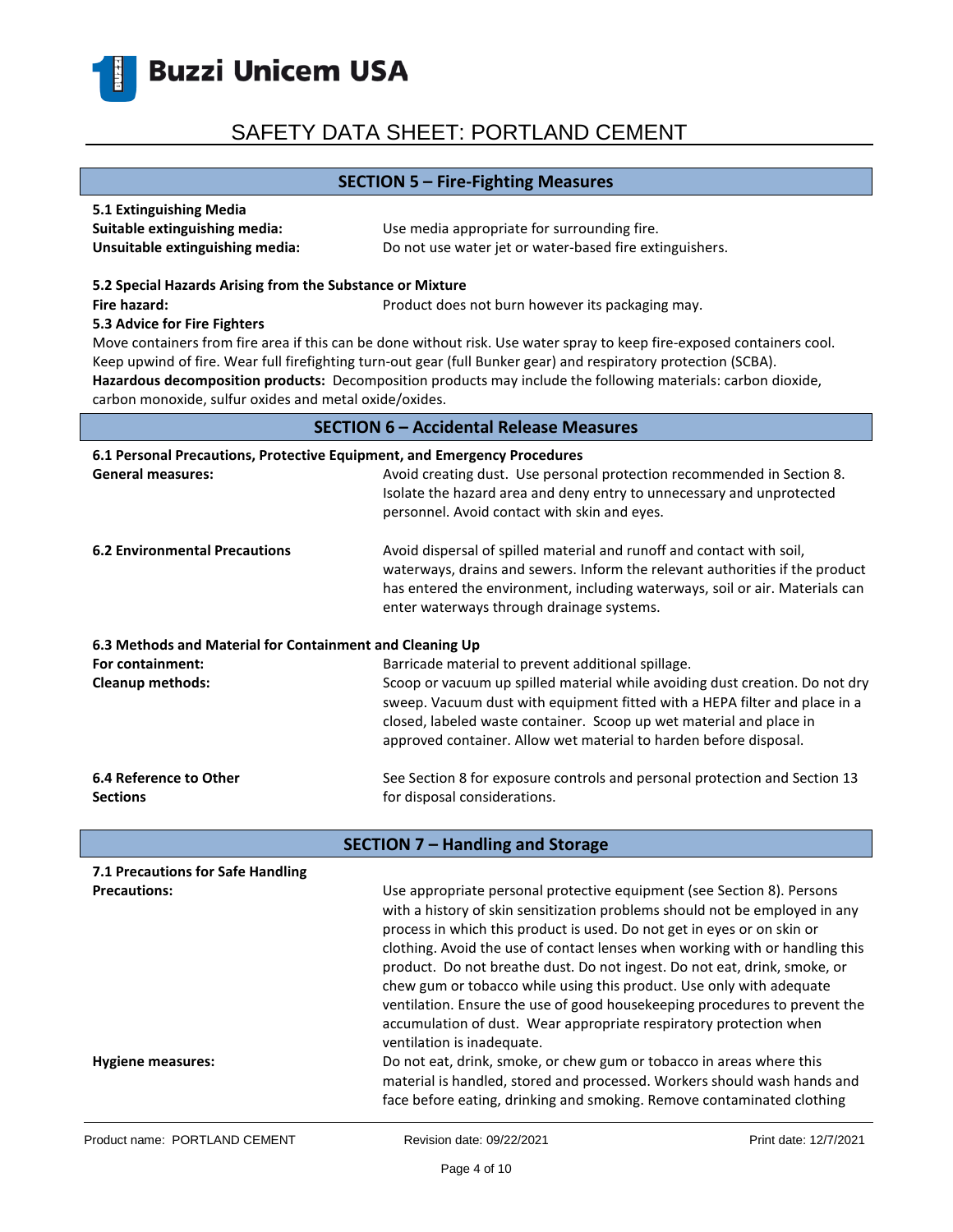## SAFETY DATA SHEET: PORTLAND CEMENT

and protective equipment before entering eating areas. See also Section 8 for additional information on hygiene measures.

| 7.2 Conditions for Safe Storage<br><b>Storage conditions:</b><br><b>Conditions to avoid:</b> | Keep out of the reach of children. Avoid any dust buildup by frequent<br>cleaning and suitable construction of the storage area. Do not store in an<br>area equipped with emergency water sprinklers. Clean up spilled material<br>promptly. Keep in the original container or an approved alternative made<br>from a compatible material and keep the container tightly closed when not<br>in use. Empty containers retain product residue and can be hazardous. Do<br>not reuse container.<br>Water/moisture exposure will cause material to generate heat. Keep away |
|----------------------------------------------------------------------------------------------|-------------------------------------------------------------------------------------------------------------------------------------------------------------------------------------------------------------------------------------------------------------------------------------------------------------------------------------------------------------------------------------------------------------------------------------------------------------------------------------------------------------------------------------------------------------------------|
|                                                                                              | from fluoride compounds, strong acids and oxidizers. Portland cement<br>dissolves in hydrofluoric acid, producing corrosive silicon tetrafluoride gas.                                                                                                                                                                                                                                                                                                                                                                                                                  |
| <b>7.3 Specific End Uses</b>                                                                 | Portland cement is a gray powder used as a binding ingredient in concrete<br>and mortar mixes which are used in construction.                                                                                                                                                                                                                                                                                                                                                                                                                                           |

### **SECTION 8 – Exposure Controls/Personal Protection**

### **8.1 Control Parameters**

### **Exposure limits for individual components:**

| Component                                                             | OSHA PEL (mg/m <sup>3</sup> ) | ACGIH TLV (mg/m <sup>3</sup> ) | NIOSH REL(mg/m <sup>3</sup> ) |
|-----------------------------------------------------------------------|-------------------------------|--------------------------------|-------------------------------|
| Portland cement                                                       | 15(T); 5(I)                   | 1(1)                           | 10(T); 5(I)                   |
| Calcium carbonate (limestone)                                         | 15(T); 5(I)                   | 10 (I)                         | 10(T); 5(I)                   |
| Calcium sulfate (gypsum)                                              | 15(T); 5(I)                   | 10(1)                          | 10(T); 5(I)                   |
| Crystalline silica (as quartz)                                        | $0.05$ (I)                    | $0.025$ (I)                    | $0.05$ (I)                    |
| Calcium oxide (quicklime)                                             |                               |                                |                               |
| Magnesium oxide (as magnesia)                                         | 15                            | 10(1)                          | Not established               |
| Sodium sulfate                                                        | 15(T); 5(I)                   | 10(1)                          | 10(T); 5(I)                   |
| Potassium sulfate                                                     | 15(T); 5(I)                   | 10 (I)                         | 10(T); 5(I)                   |
| Nuisance dust (PNOC)                                                  | 15(T); 5(R)                   | 10(T); 3(R)                    | Not established               |
| $T =$ total dust, $R =$ respirable fraction, $I =$ inhalable aerosol. |                               |                                |                               |

### **8.2 Exposure Controls**

| <b>Engineering controls:</b>   | Use product outdoors and in well-ventilated areas; otherwise employ<br>natural or mechanical ventilation or other engineering controls to maintain<br>exposure within applicable exposure limits.                                                              |
|--------------------------------|----------------------------------------------------------------------------------------------------------------------------------------------------------------------------------------------------------------------------------------------------------------|
| Personal protective equipment: | Protective clothing, gloves, eye protection, insufficient ventilation wear<br>respiratory protection.                                                                                                                                                          |
| Skin and body:                 | Wear long sleeved shirts and trousers while using this product. Wear<br>water-proof boots. If working in dusty conditions, impervious over<br>garments are recommended.                                                                                        |
| Hands:                         | Protective gloves with wrist/arm cuffs should be worn to avoid direct<br>contact with skin.                                                                                                                                                                    |
| Face and eyes:                 | Safety glasses with side shields or protective goggles should be worn while<br>using this product. For extremely dusty conditions, non-vented goggles or<br>goggles with indirect venting are recommended. Avoid contact lens wear<br>when using this product. |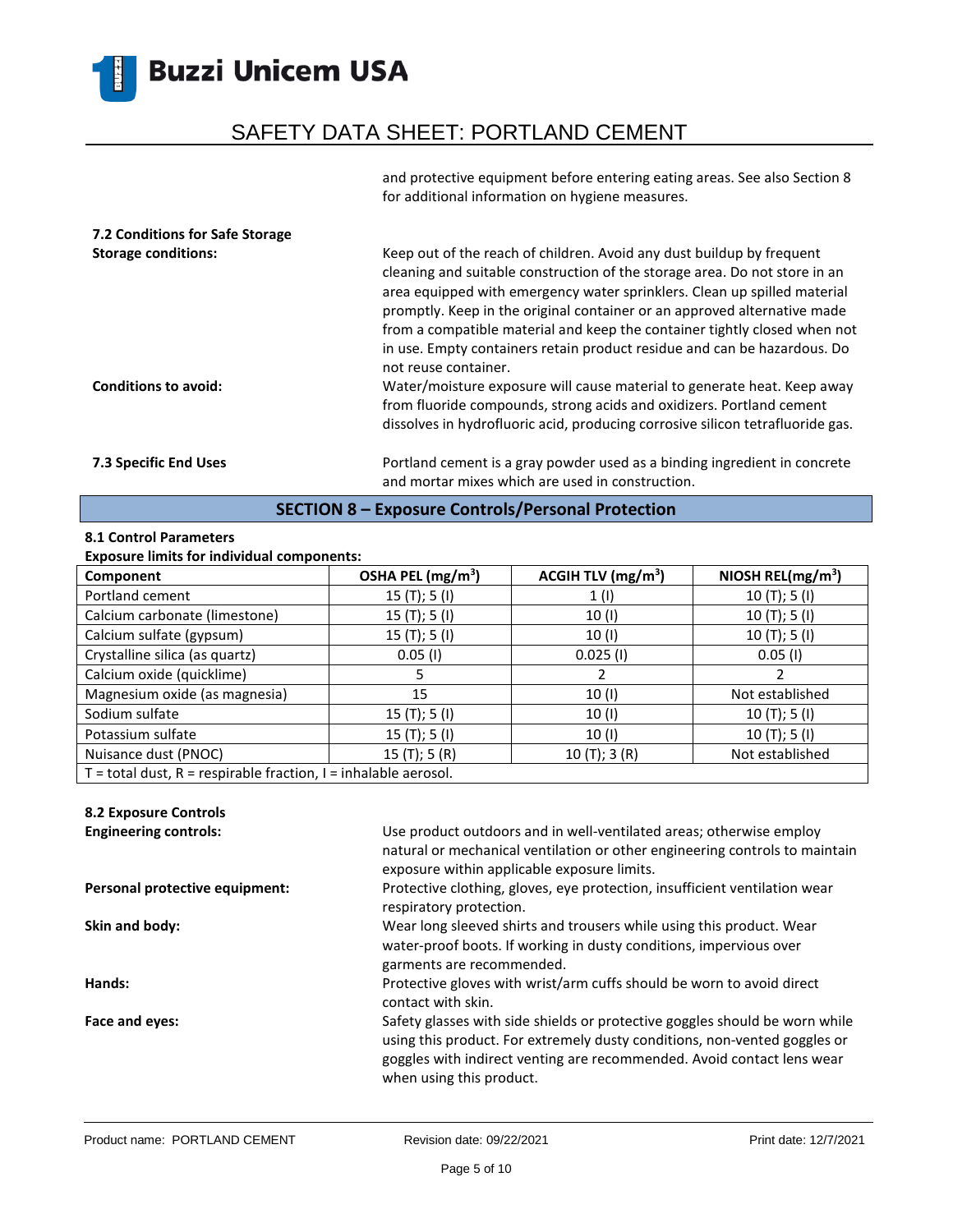# SAFETY DATA SHEET: PORTLAND CEMENT

| <b>Respiratory:</b>            | The use of a NIOSH approved dust respirator or filtering facepiece is<br>recommended in poorly ventilated areas or when permissible exposure<br>limits may be exceeded. Respirators should be selected by and used under<br>the direction of a trained health and safety professional following<br>requirements found in OSHA's respirator standard (29 CFR 1910.134) and<br>ANSI's standard for respiratory protection (Z88.2). |
|--------------------------------|----------------------------------------------------------------------------------------------------------------------------------------------------------------------------------------------------------------------------------------------------------------------------------------------------------------------------------------------------------------------------------------------------------------------------------|
| <b>Personal hygiene:</b>       | Clean water should always be readily available for skin and (emergency)<br>eye washing. Periodically wash areas contacted by Portland cement with a<br>pH neutral soap and clean, uncontaminated water. If clothing becomes<br>saturated with Portland cement, garments should be removed and<br>replaced with clean, dry clothing.                                                                                              |
| <b>Environmental controls:</b> | Emissions from ventilation or work process equipment should be<br>monitored to verify compliance with the requirements of environmental<br>protection legislation. Avoid dispersal of spilled material and runoff and<br>contact with soil, waterways, drains and sewers.                                                                                                                                                        |
| <b>Other information:</b>      | Do not eat, drink, or smoke while using this product; avoid hand-to-mouth<br>contact.                                                                                                                                                                                                                                                                                                                                            |

**SECTION 9 – Physical and Chemical Properties**

### **9.1 Information on Basic Physical and Chemical Properties**

| <b>Physical state:</b>                         | Solid                              |
|------------------------------------------------|------------------------------------|
| Appearance:                                    | Powder                             |
| Color:                                         | Grey or white                      |
| Odor:                                          | Odorless                           |
| <b>Odor threshold:</b>                         | No data available                  |
| pH:                                            | 12 - 13 (Highly alkaline when wet) |
| Relative evaporation rate (n-butyl acetate=1): | No data available                  |
| <b>Melting point:</b>                          | $>1,000$ °C                        |
| Freezing point:                                | No data available                  |
| <b>Boiling point:</b>                          | $>1,000$ °C                        |
| Flash point:                                   | Not combustible                    |
| Auto-ignition temperature:                     | Not applicable                     |
| <b>Decomposition temperature:</b>              | Not determined                     |
| <b>Flammability limits in air:</b>             | Not flammable                      |
| Vapor pressure:                                | Not applicable                     |
| Relative vapor density at 20 °C:               | Not applicable                     |
| <b>Relative density:</b>                       | $3.15$ (Water = 1)                 |
| Solubility:                                    | Slight. (Water: 0.1 - 1 %)         |
| Log Pow:                                       | No data available                  |
| Log Kow:                                       | No data available                  |
| Viscosity, kinematic:                          | No data available                  |
| Viscosity, dynamic:                            | No data available                  |
| <b>Explosive properties:</b>                   | No data available                  |
| <b>Oxidizing properties:</b>                   | No data available                  |
| <b>Explosive limits:</b>                       | No data available                  |
|                                                |                                    |

**9.2 Other Information 19.2 Other Information No other information available.**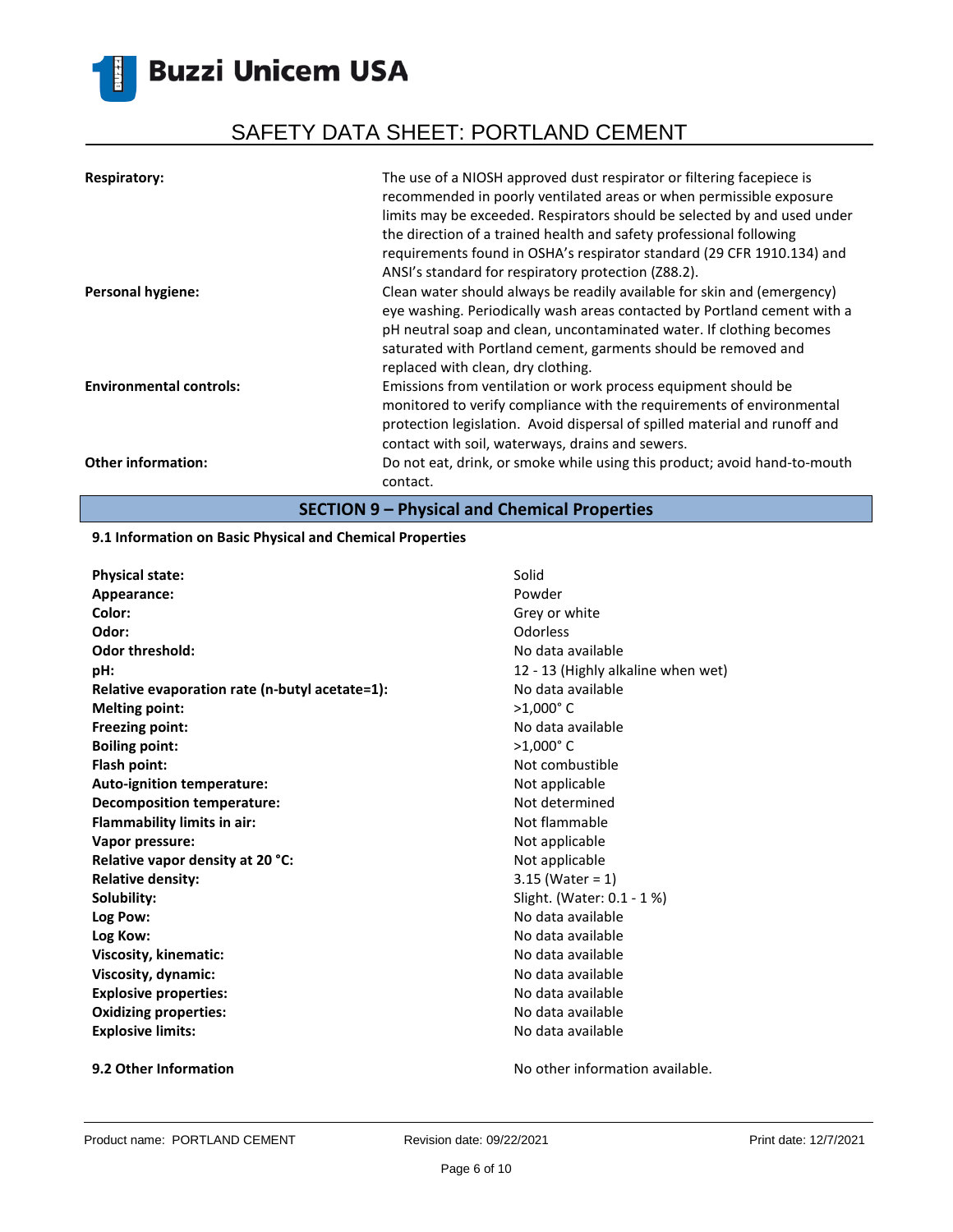# SAFETY DATA SHEET: PORTLAND CEMENT

| SECTION 10 - Stability and Reactivity   |                                                                                                                                                                                                                                                                                                                                                                                                                                                                                                                                                                              |
|-----------------------------------------|------------------------------------------------------------------------------------------------------------------------------------------------------------------------------------------------------------------------------------------------------------------------------------------------------------------------------------------------------------------------------------------------------------------------------------------------------------------------------------------------------------------------------------------------------------------------------|
| 10.1 Reactivity                         | This product reacts slowly with water to form hardened hydrated<br>compounds, releasing heat and producing a strong alkali solution.                                                                                                                                                                                                                                                                                                                                                                                                                                         |
| 10.2 Chemical Stability                 | Product is stable under proper storage conditions. Keep dry while in<br>storage.                                                                                                                                                                                                                                                                                                                                                                                                                                                                                             |
| 10.3 Possibility of Hazardous Reactions | No dangerous reactions are known under conditions of normal use. Do<br>not mix with other chemical products.                                                                                                                                                                                                                                                                                                                                                                                                                                                                 |
| <b>10.4 Conditions to Avoid</b>         | This product is incompatible with the following materials: oxidizing<br>materials, acids, aluminum and ammonium salt. Portland cement is highly<br>alkaline and will react with acids to produce a violent, heat-generating<br>reaction. Toxic gases or vapors may be given off depending on the acid<br>involved. Reacts with acids, aluminum metals and ammonium salts.                                                                                                                                                                                                    |
| 10.5 Incompatible Materials             | Aluminum powder and other alkali and alkaline earth elements will react<br>in wet mortar or concrete, liberating hydrogen gas. Limestone ignites on<br>contact with fluorine and is incompatible with acids, alum, ammonium<br>salts, and magnesium. Silica reacts violently with powerful oxidizing agents<br>such as fluorine, boron trifluoride, chlorine trifluoride, manganese<br>trifluoride, and oxygen difluoride yielding possible fire and/or explosions.<br>Silicates dissolve readily in hydrofluoric acid producing a corrosive gas -<br>silicon tetrafluoride. |

### 10.6 Hazardous Decomposition Products None known

### **SECTION 11 – Toxicological Information**

### **11.1 Information on toxicological effects**

Portland cement is a mixture of materials consisting of calcium silicates and calcium aluminates, calcium carbonate, crystalline silica, and other additives. May also contain small amounts of calcium oxide (a.k.a. quicklime) (CaO), magnesium oxide (MgO), sodium sulfate (Na2SO4), and potassium sulfate (K2SO4).

| <b>Acute toxicity:</b><br>LD50/LC50 data: | Not classified.<br>Not classified.                                                                                                    |
|-------------------------------------------|---------------------------------------------------------------------------------------------------------------------------------------|
| <b>Skin corrosion/irritation:</b>         | Causes irritation or chemical burns if exposed to moisture on skin.                                                                   |
| Critical eye damage/irritation:           | Causes serious eye injury due to chemical burns or mechanical irritation.                                                             |
| Respiratory or skin sensitization:        | Not reported/no data available.                                                                                                       |
| Germ cell mutagenicity:                   | Not reported/no data available.                                                                                                       |
| Teratogenicity:                           | Not reported/no data available.                                                                                                       |
| Carcinogenicity:                          | Material contains trace amounts of crystalline silica, which may cause lung<br>cancer through repeated or prolonged exposure to dust. |
| Specific target organ toxicity            |                                                                                                                                       |
| (Single exposure):                        | May cause respiratory irritation.                                                                                                     |
| Specific target organ toxicity            |                                                                                                                                       |
| (Repeated exposure):                      | May cause damage to lungs through repeated or prolonged exposure.                                                                     |
| <b>Reproductive toxicity:</b>             | Not reported/no data available.                                                                                                       |
| Aspiration respiratory hazard:            | Not reported/no data available.                                                                                                       |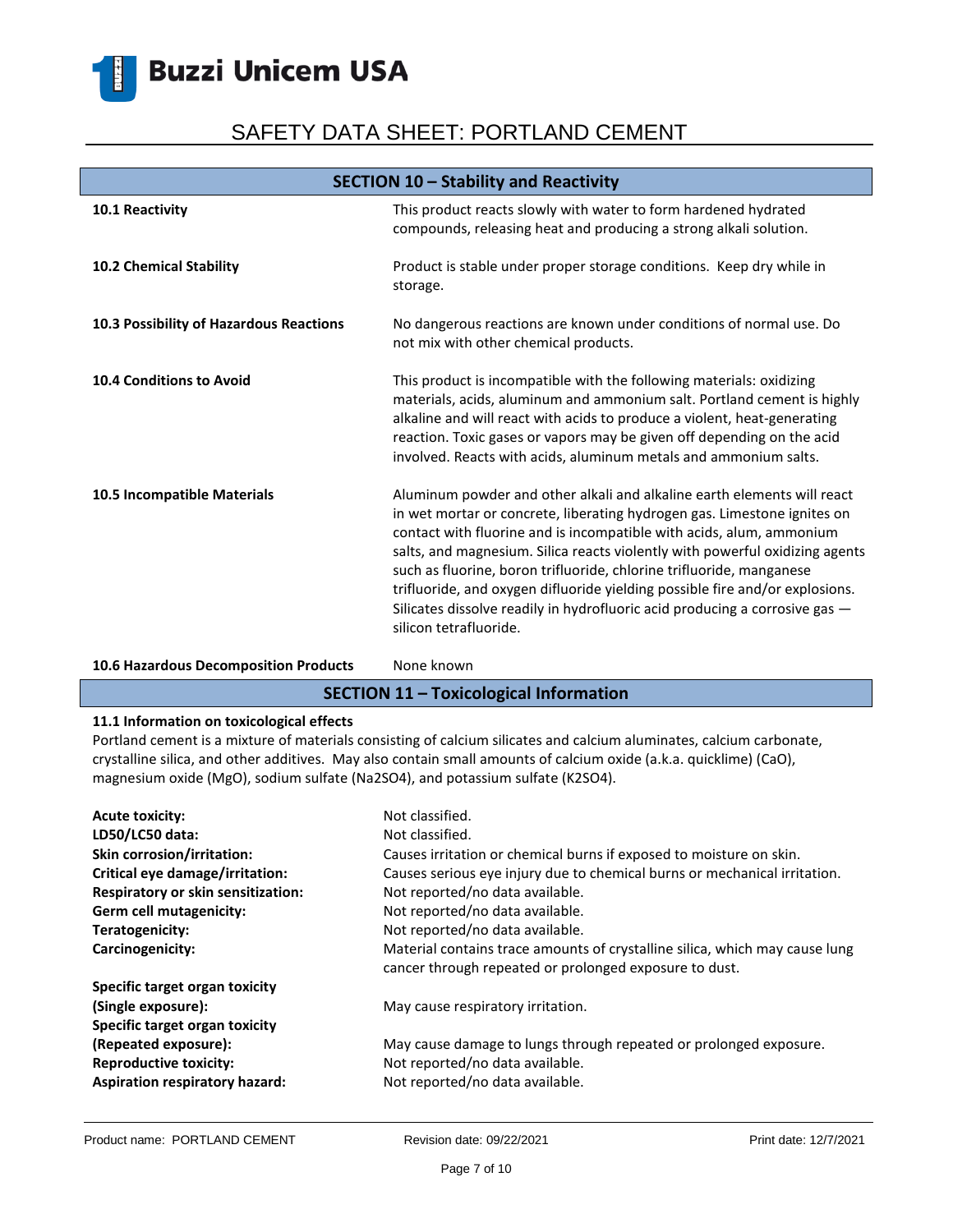

| <b>Symptoms: Eye contact:</b>           | Redness and itching. Extended contact may lead to corneal<br>abrasion/ulceration.                 |
|-----------------------------------------|---------------------------------------------------------------------------------------------------|
| <b>Symptoms: Skin contact:</b>          | Redness and itching. Extended contact may lead to chemical burns.                                 |
| <b>Symptoms: Inhalation:</b>            | Coughing, sneezing, mucous discharge and dyspnea. Extended contact may<br>lead to chemical burns. |
| <b>Symptoms: Ingestion:</b>             | Irritation and chemical burns of mouth and throat.                                                |
| <b>Other toxicological information:</b> | No additional data available.                                                                     |

| Component                                  | <b>Toxicity</b>                 | <b>Carc: IARC</b> | <b>Carc: NTP</b> | <b>Carc: OSHA</b> |
|--------------------------------------------|---------------------------------|-------------------|------------------|-------------------|
| Portland cement                            | No data                         | Not listed        | Not listed       | Not listed        |
| Calcium oxide                              | Oral LD50 Rat 500 mg/kg         | Not listed        | Not listed       | Not listed        |
| Magnesium oxide (Inhalable                 |                                 | Not listed        | Not listed       | Not listed        |
| fraction)                                  | Oral LD50 Rat 810 mg/kg         |                   |                  |                   |
| Calcium sulfate                            | Oral LD50 Rat >2000 mg/kg       | Not listed        | Not listed       | Not listed        |
| Crystalline silica (as quartz)             | Oral LD50 Rat >22,500 mg/kg     | Group 1           | Known            | Not listed        |
|                                            | LC50 Carp >10,000 mg/L (72 hr.) |                   |                  |                   |
| Nuisance dust (PNOC)                       |                                 | Not listed        | Not listed       | Not listed        |
| <b>SECTION 12 - Ecological Information</b> |                                 |                   |                  |                   |

| 12.1 General ecotoxicity                    | Not classified.                                                                                |
|---------------------------------------------|------------------------------------------------------------------------------------------------|
| 12.2 Persistence and Biodegradability       | No data available.                                                                             |
| 12.3 Bioaccumulation potential              | No data available.                                                                             |
| 12.4 Mobility in soil to groundwater        | No data available.<br>Avoid release to the environment. Prevent material from entering sewers, |
| 12.5 Other adverse effects                  | drains, ditches or waterways.                                                                  |
| <b>SECTION 13 - Disposal Considerations</b> |                                                                                                |

| 13.1 Waste treatment methods                                      |                                                                                                                                                                                                                                                                                                                                                                                                                                                                                                                                                                                                                                                                                                                                                                                                                                                                                                                                                                                       |
|-------------------------------------------------------------------|---------------------------------------------------------------------------------------------------------------------------------------------------------------------------------------------------------------------------------------------------------------------------------------------------------------------------------------------------------------------------------------------------------------------------------------------------------------------------------------------------------------------------------------------------------------------------------------------------------------------------------------------------------------------------------------------------------------------------------------------------------------------------------------------------------------------------------------------------------------------------------------------------------------------------------------------------------------------------------------|
| Waste disposal recommendations:<br><b>Additional information:</b> | The generation of waste should be avoided or minimized wherever<br>possible. Disposal of this product, solutions and any by-products should<br>comply with the requirements of environmental protection and waste<br>disposal legislation and any regional local authority requirements. Dispose<br>of surplus and non-recyclable products via a licensed waste disposal<br>contractor. Untreated waste should not be released to the sewer unless<br>fully compliant with the requirements of all authorities with jurisdiction.<br>Waste packaging should be recycled. Incineration or landfill should only be<br>considered when recycling is not feasible. This material and its container<br>must be disposed of in a safe manner. Care should be taken when handling<br>empty containers that have not been cleaned or rinsed out. Empty<br>containers or liners may retain some product residues.<br>Avoid creating or breathing dust during disposal. Avoid contact with skin |
|                                                                   | and eyes.                                                                                                                                                                                                                                                                                                                                                                                                                                                                                                                                                                                                                                                                                                                                                                                                                                                                                                                                                                             |
| Ecology - waste materials:                                        | Avoid release to the environment. Prevent material from entering sewers,<br>drains, ditches or waterways                                                                                                                                                                                                                                                                                                                                                                                                                                                                                                                                                                                                                                                                                                                                                                                                                                                                              |

### **SECTION 14 – Transport Information**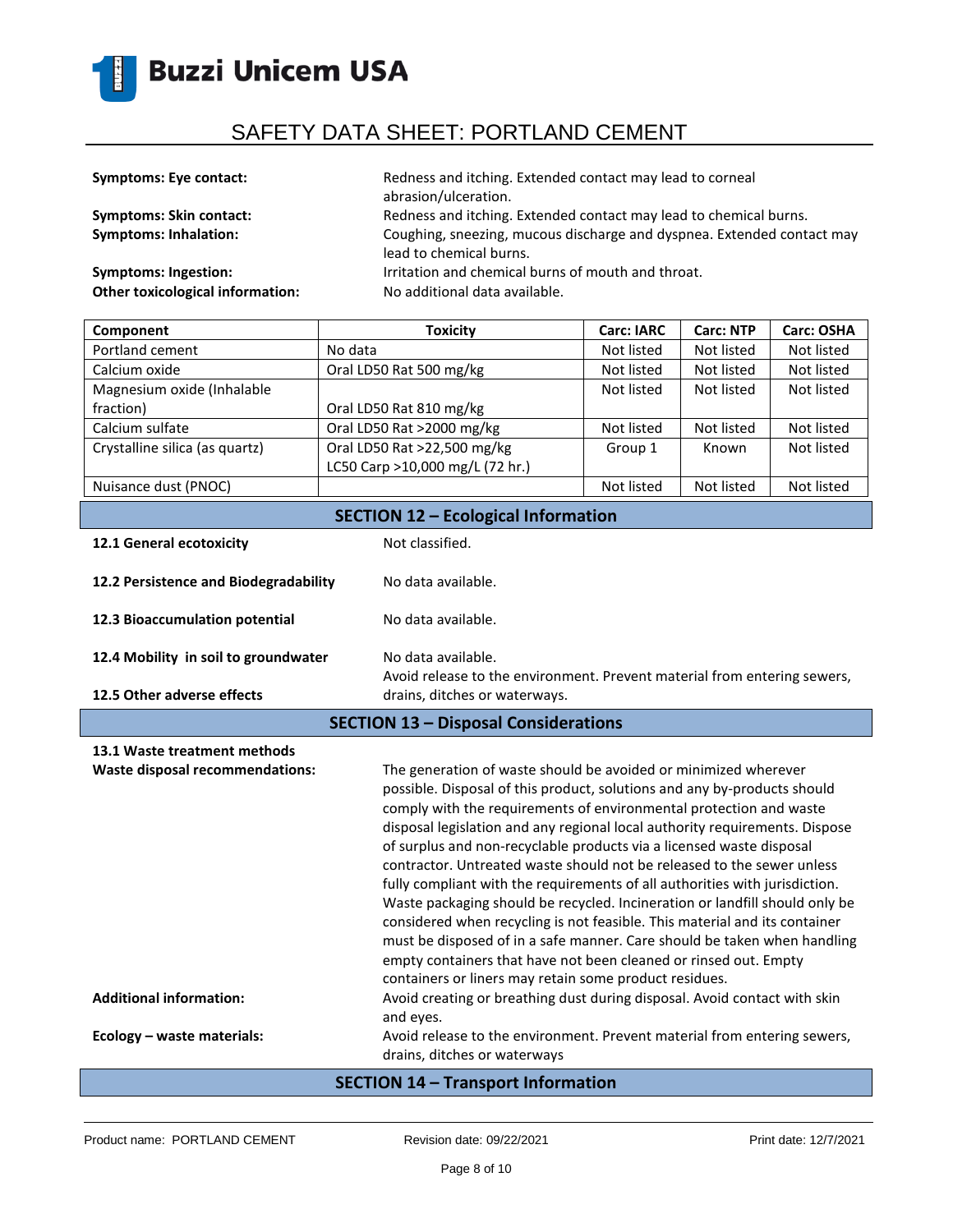

| UN number                               | Not regulated.                                                                                                                                                                                                       |
|-----------------------------------------|----------------------------------------------------------------------------------------------------------------------------------------------------------------------------------------------------------------------|
| Proper UN shipping name:                | Not applicable.                                                                                                                                                                                                      |
| <b>Transport hazard class:</b>          | Not applicable.                                                                                                                                                                                                      |
| Packing group number:                   | Not applicable.                                                                                                                                                                                                      |
| <b>Environmental hazard/IMDG code:</b>  | Not available.                                                                                                                                                                                                       |
| <b>Special guidance or precautions:</b> | Transport product in sealed containers. Avoid creating dust. Avoid release<br>to the environment. Ensure that persons transporting the product know<br>what to do in the event of an accidental release or spillage. |
| SECTION 15 - Regulatory Information     |                                                                                                                                                                                                                      |

| <b>U.S. Federal regulations:</b>       | This product contains one or more chemical components or ingredients<br>that may require identification and/or reporting under SARA Section 302,<br>SARA Section 311/312/313, CERCLA and/or TSCA. An examination of the<br>components of this product should be conducted by a qualified<br>environmental professional to determine if such identification or reporting<br>is required by federal law.<br>Components: Portland cement, Silica (Crystalline), Iron oxide.                                                                                                                                              |
|----------------------------------------|-----------------------------------------------------------------------------------------------------------------------------------------------------------------------------------------------------------------------------------------------------------------------------------------------------------------------------------------------------------------------------------------------------------------------------------------------------------------------------------------------------------------------------------------------------------------------------------------------------------------------|
| <b>State regulations:</b>              | This product contains one or more chemical components or ingredients<br>that are included or listed on the hazardous substances lists for one or<br>more of the following states: California, Maine, Massachusetts, Minnesota,<br>New Jersey, Pennsylvania and Rhode Island. An examination of the<br>components of this product should be conducted by a qualified<br>environmental or safety and health professional to determine the specific<br>requirements for those states.<br>Components: Portland cement, Limestone (calcium carbonate),<br>٠<br>Gypsum (calcium sulfate), Silica (Crystalline), Iron oxide. |
| <b>California Proposition 65:</b>      | WARNING! This product contains crystalline silica and chemicals<br>(trace metals) known to the State of California to cause cancer, birth<br>defects or other reproductive harm. California law requires the above<br>warning in the absence of definitive testing to prove the defined risks do<br>not exist.                                                                                                                                                                                                                                                                                                        |
| <b>SECTION 16 - Other Information</b>  |                                                                                                                                                                                                                                                                                                                                                                                                                                                                                                                                                                                                                       |
| <b>History</b><br><b>Last Revised:</b> | 22 September 2021                                                                                                                                                                                                                                                                                                                                                                                                                                                                                                                                                                                                     |
| <b>Previous versions:</b>              | 1 June 2018                                                                                                                                                                                                                                                                                                                                                                                                                                                                                                                                                                                                           |

### **Additional information**

Working safely with this product requires the user to recognize that Portland cement chemically reacts with water, and that some of the intermediate products of this reaction (that is, those present while the cement product is "setting") pose a far greater hazard than dry Portland cement.

1 June 2015

Wet Portland cement can cause caustic burns to unprotected skin, sometimes referred to as cement burns. Employees cannot rely on pain or discomfort to alert them to cement burns because cement burns may not cause immediate pain